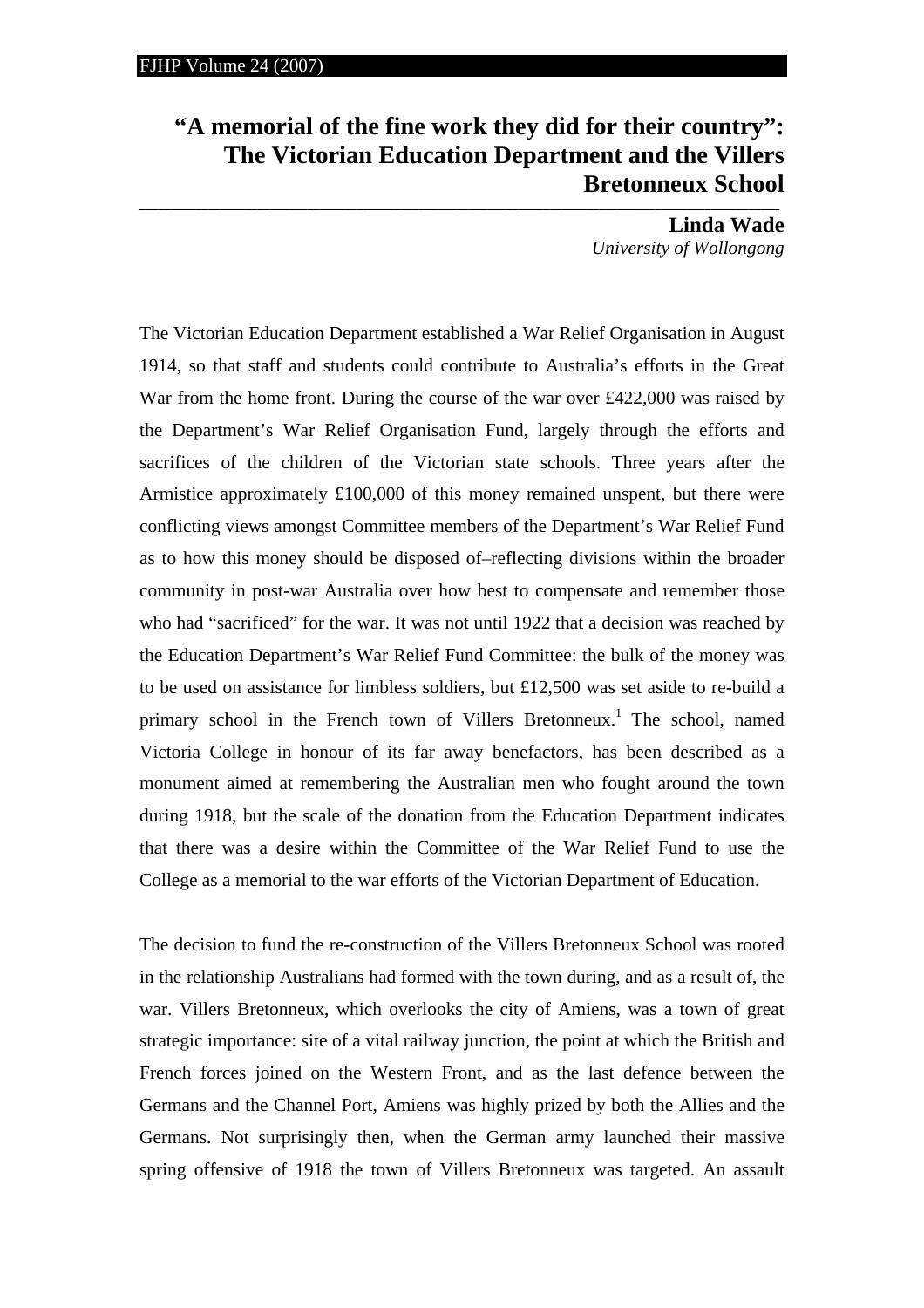made on the town on 4 April was repulsed by the Allies, but when the Germans made a second attempt in the early hours of 24 April 1918 they were successful. Men from six battalions of the Australian Imperial Force (AIF) were hastily dispatched to the area in order to launch a counter attack against the German army, and to regain control of Villers Bretonneux and the surrounding woods. The counter attack was, in the words of CEW Bean, "fraught with danger", but by dawn on the third anniversary of the landing at Gallipoli, the Australians had successfully flushed the Germans out from the area around Villers Bretonneux. For many, this was the turning point of the war: Villers Bretonneux marked the end of the successes the Germans had been enjoying during the early months of 1918, and a squat stone monument lies on the road outside the town to mark the extent of the German advance.<sup>2</sup> Villers Bretonneux was an expensive "success" however, with over 1,200 Australians losing their lives overnight, and with the almost complete destruction of the town.

Despite the destruction, many of the residents of Villers Bretonneux who had been forced to flee the town soon returned, and lived alongside the Australian soldiers. Bruce Scates has noted that, especially when the men of the AIF were stationed in the reserve lines, they were at liberty to fraternise with the locals, "seeking solace, companionship and the surer release of sex and alcohol."3 At Villers Bretonneux friendships developed between the French civilians and the Diggers when the Australians liberated the town, then blossomed when a group of Australian soldiers began to rebuild the local school in 1918. Amidst the Peace Day celebrations the following year, the Mayor presented a group of Australian soldiers stationed at Villers Bretonneux with the Australian Graves Service with a memorial plaque recalling the deeds of the Australians there in  $1918<sup>4</sup>$ . This plaque, and the small ceremony which accompanied its presentation to the Australians, hints at the interactions and friendships which could not help but be formed between Australian soldiers and French civilians during the war.

When the Mayor of Villers Bretonneux expressed the "grateful thanks" of his townspeople to the Australian soldiers at the Peace Day celebrations, he also reassured them that "the burial places of your dead will always be respected and cared for."<sup>5</sup> This was not a hollow promise. When Lieutenant Lee returned home to Australia after working with the Australian Graves Service, he told other Australians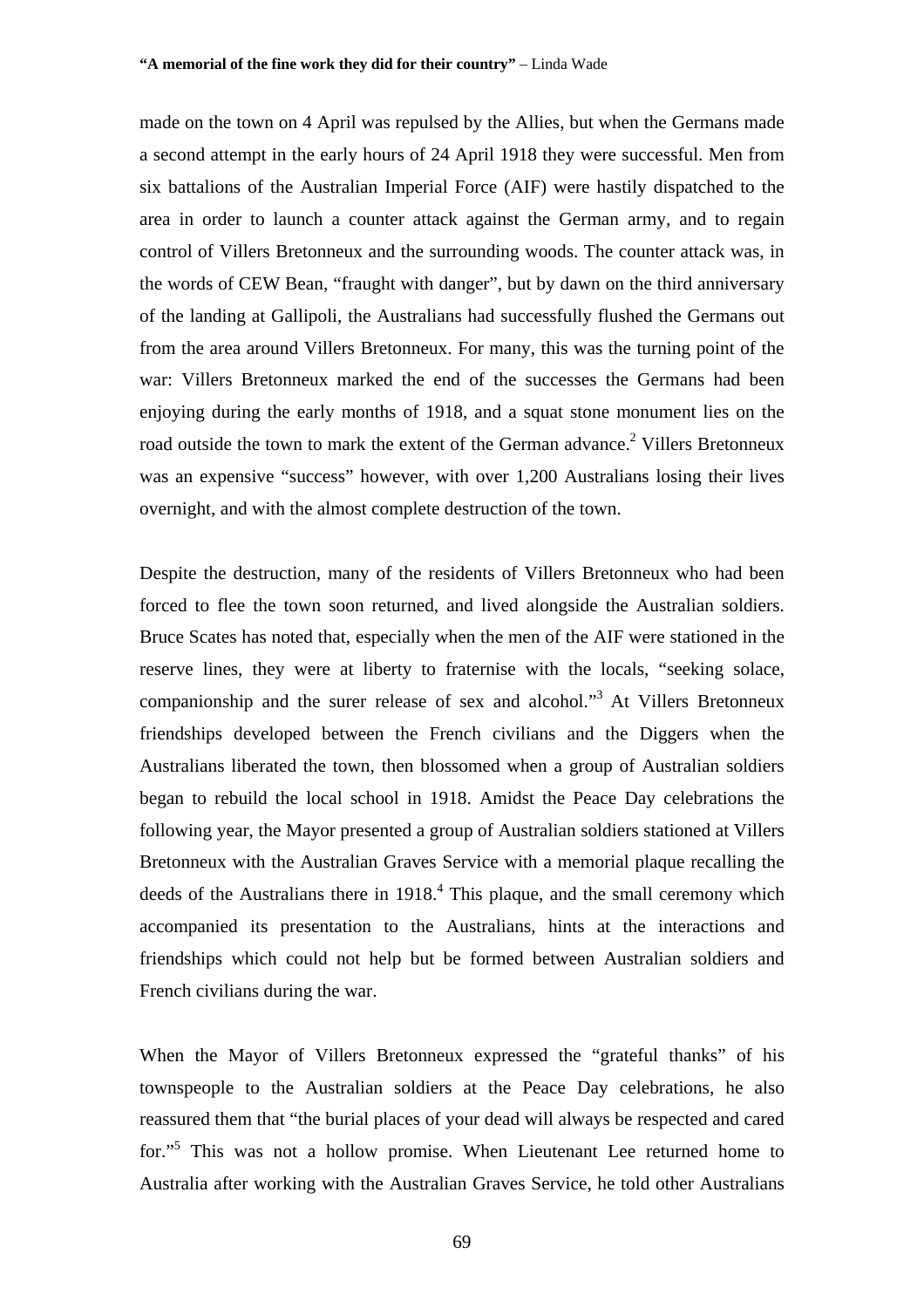about the people of Villers Bretonneux, who "Sunday after Sunday, placed wreaths on and looked after the graves of Australian soldiers in the cemeteries near Villers Bretonneux."<sup>6</sup> This news would have been an enormous relief to the bereaved in Australia, who – being so geographically distant from the graves – were prevented from caring for the graves of their loved ones**.** <sup>7</sup> And no doubt this must have made the people of Villers Bretonneux seem less like strangers, and more like almost an extension of family. Jay Winter has used such a comparison in his discussion of the adoptive kinship bonds, as he terms them, formed between people who shared the experiences of wartime trauma and loss; arguing that those who offered help and comfort "joined the families" of the recipients of their kindness.<sup>8</sup> But the examples of adoptive kinship examined thus far by historians have focussed on the help extended and received, and the bonds formed, within national boundaries–with British and Germans helping their own people for instance. But adoptive kinship ties also operated in wider, trans-national fields.

The Victorian Department of Education had carried out such adoptive kinship functions from the outset of the war, with one of the aims of the Department's War Relief Organisation being the provision of comforts and assistance for the civilian population of Allied nations. Accordingly, throughout 1914-1918 money was sent from the Education Department's War Relief Fund to the Poles, the Russian Appeal, the Belgian Christmas Appeal, and the Italian Red Cross, amongst others.<sup>9</sup> Interestingly, there appears to have been a hierarchy in place in terms of which Allied nations the Victorian Education Department War Relief Organisation (VEDWRO) Fund Committee considered most worthy of relief funds. When the Lord Mayor of Melbourne requested help for the Serbian Fund for example, the Department's War Relief Fund Committee curtly informed him that they "had already granted £500 to the Servian [sic] Fund," and asked him "whether his letter had been written not knowing that fact." $10$ 

While the Serbs were apparently only worthy of a one-off donation from the Lord Mayor of Melbourne, donations were repeatedly granted by the people of Victoria to causes aimed at offering help to the French. Such appeals for the French were made mainly through the efforts of Charlotte Crivelli, a French woman resident in Melbourne.<sup>11</sup> Crivelli established the French Red Cross Society of Victoria in 1916,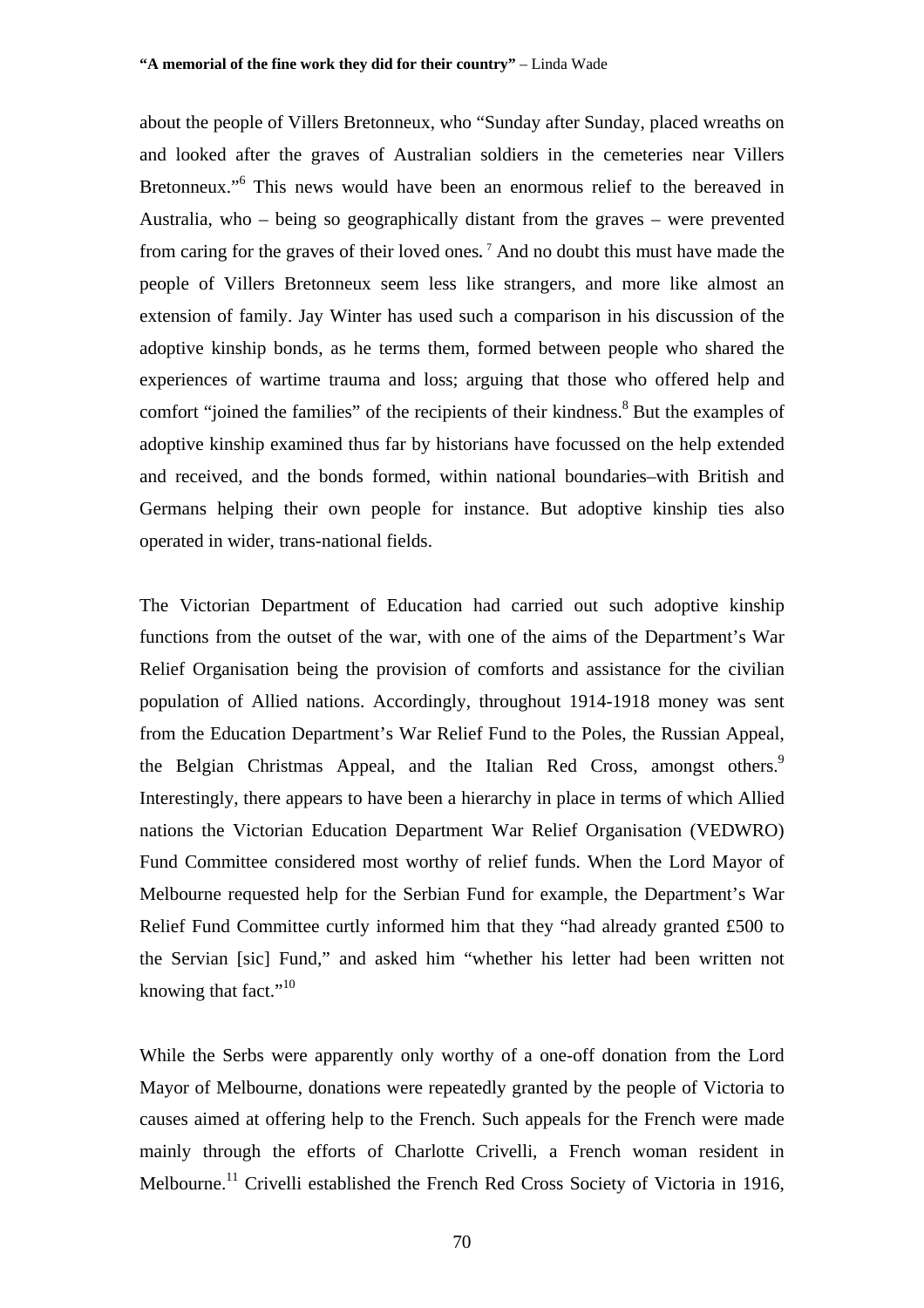and organised a number of Appeals in Melbourne for the benefit of the French during the war. She sent numerous requests for help to the Committee responsible for administering the Education Department's War Relief Fund, and consistently received their support. In June 1916 the VEDWRO Fund donated £1,000 to Crivelli's French Week Appeal, in August of that year another £250 was sent to the French Red Cross, £500 was awarded to the Societé d'Assistance Maternelle ét Infantile (which Crivelli was also in charge of) in October, before another £250 made its way to the Alliance Francaise Appeal by the close of 1916. The French National Day Appeal, held in July 1917 and again organized by Crivelli, received £5,000 from the Department of Education. The following year Madame Crivelli asked the Department for assistance for French orphans – two separate payments were made in response to this, one of £500, the other, £100. $^{12}$ 

The willingness of the Education Department to assist the civilians of Allied nations, and particularly France, did not abate with the end of the war. In November 1919 Charlotte Crivelli sent a letter to the VEDWRO Fund asking for a donation towards the Villers Bretonneux district–£500 was earmarked for the purchase of Christmas presents for the children as a result.<sup>13</sup> Two years later Crivelli again contacted the VEDWRO Fund Committee, requesting financial assistance for Victoria's "adoption" of the town of Villers Bretonneux.

Crivelli's request highlights the fact that Jay Winter was not the first to liken the help afforded to the victims of war to a figurative adoption. In fact, the term "adoption" was used by the British League of Help for the Devastated Areas of France, formed in London in 1920. Under the auspices of this organisation British cities and towns adopted ruined French towns and assisted with their rebuilding. Three weeks after the British League of Help was established in London, newspapers in both Sydney and Melbourne ran reports on the adoption scheme. And Charlotte Crivelli set about enlisting the support of several prominent men who had been leaders in the Australian Imperial Force to help her in bringing about a Melbourne-based adoption of Villers Bretonneux.<sup>14</sup> In October 1920 a public meeting of interested citizens was held at the Melbourne Town Hall, where it was unanimously agreed that the city of Melbourne should adopt the town of Villers Bretonneux. The fundraising target was set at £20,000 – enough money, it was claimed by the members of the newly formed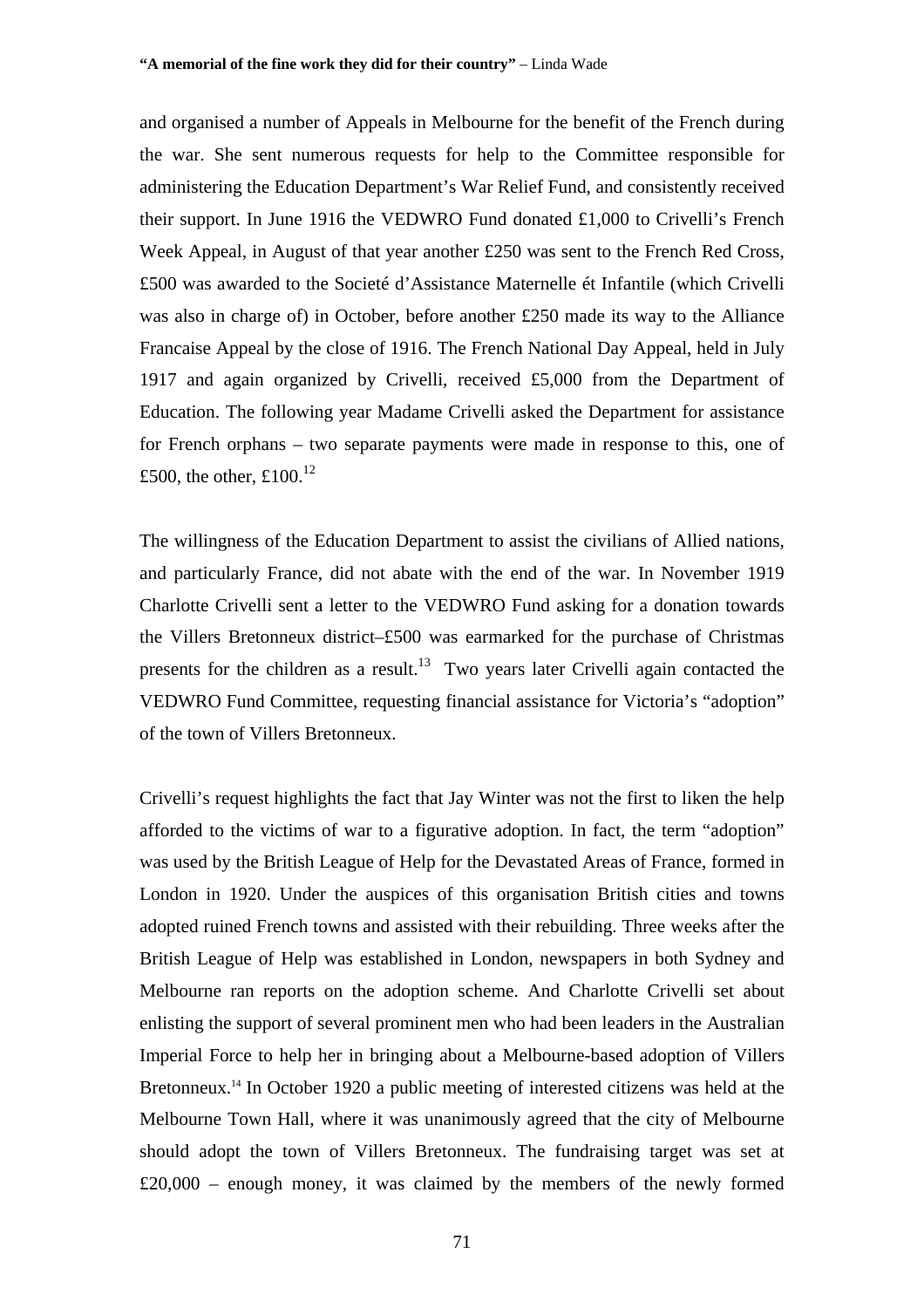Victorian Villers Bretonneux Fund committee, to provide the necessaries of life for all the inhabitants of the town**.** <sup>15</sup>

The Committee of the VEDWRO Fund considered Crivelli's request for help in reaching the target of £20,000 for Villers Bretonneux at a meeting held in August 1921. Frank Tate, Chairman of the Fund, and long-serving Director of the Education Department, was in favour of making a contribution to the adoption scheme from the Department's War Relief Fund, but opinion amongst his colleagues was divided. There was some confusion at the meeting over whether or not a resolution had been passed which prevented the balance of the VEDWRO monies from being spent outside Victoria. This was much more than a discussion of mere technicalities. The post-war years were marred by disputes over who was most deserving of assistance, a debate which brought into question the issue of who had made sacrifices for, and who had shirked from, the war effort of the Empire.<sup>16</sup> A decision on Villers Bretonneux was postponed until the VEDWRO Fund Committee met again in September 1921.<sup>17</sup>

By the time Tate and his colleagues met to further discuss the proposal to grant money to the Villers Bretonneux Fund, the resolution regarding where the excess War Relief Fund money could be spent was discovered to have only ever been a recommendation, and was therefore not binding. Colonel Watson of the Victorian Villers Bretonneux Fund addressed the September meeting, and the minutes of the meeting record that Watson gave "full particulars" of the dire conditions the people of Villers Bretonneux were exposed to, underlining the urgency of the matter by impressing on his audience the fact that many of the residents of the town were starving. In response to Watson's appeal, the Allocation Committee of the VEDWRO Fund recommended that £2,500 be given to the Victorian Villers Bretonneux Fund. One of the Committee members, Mr Davey, enthused that he thought he "spoke for all" in the Department "in saying that the amount should be doubled". Evidently he did not speak even for all his fellow Committee members–Mr Robinson objected, arguing that £5,000 was excessive, especially when there were so many necessitous cases within Victoria. Opinion amongst the remaining members of the VEDWRO Fund Committee was evenly split between those who supported Davey's view, and those whose thoughts were more in accordance with Robinson; a neat illustration of the divisions within post-war Australia about how to honour and compensate those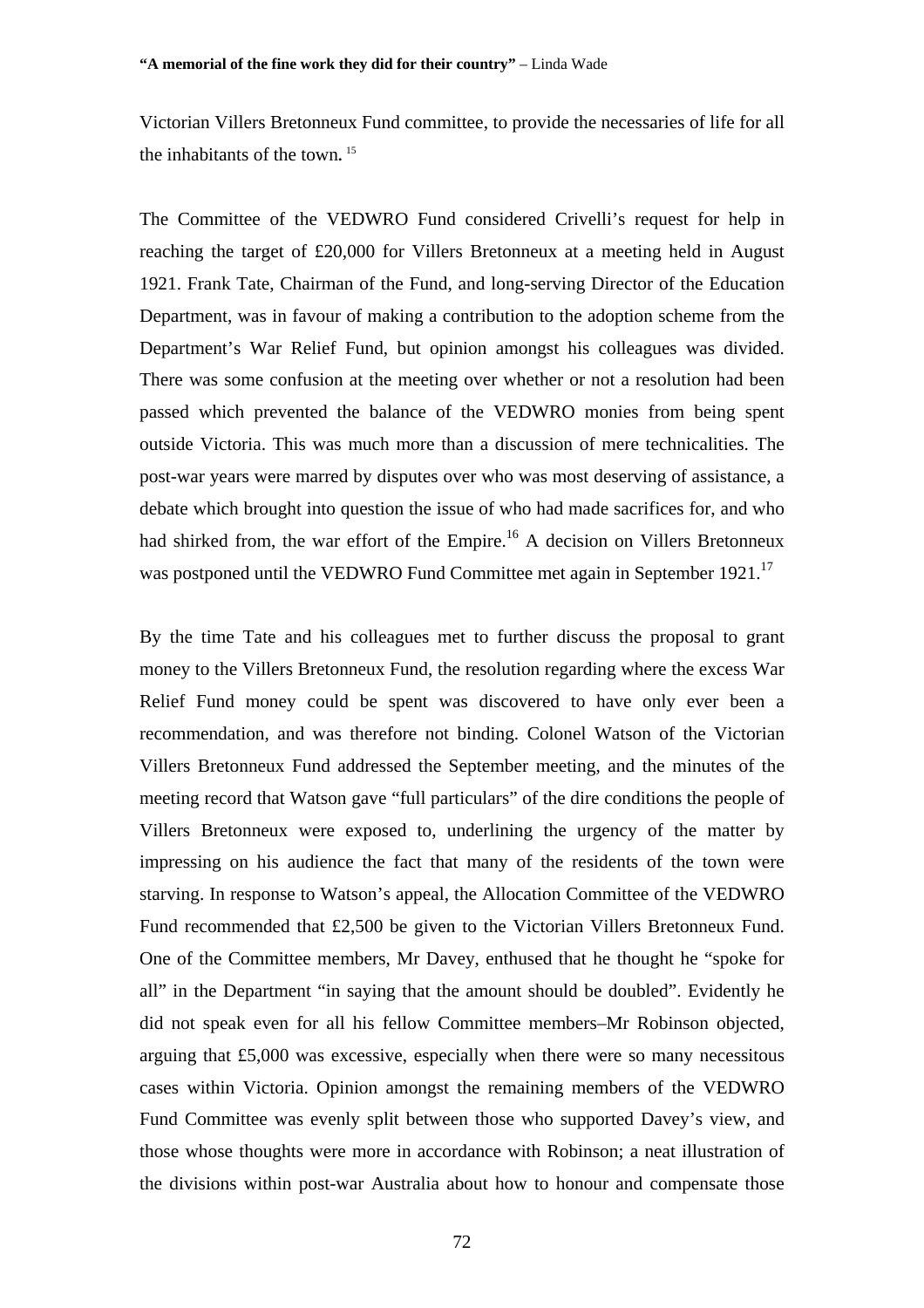whose lives had been changed by the war.<sup>18</sup> Tate was constitutionally bound to vote in favour of the lower amount, however his concluding remark on the matter – that "the name of the Education Department should be linked with some worthy object in the town" of Villers Bretonneux–signalled that the Committee had not heard the last of Villers Bretonneux.19

Tate announced that he had in mind one such "worthy object" at the War Relief Fund Committee meeting held in December 1921. Charlotte Crivelli had informed him that the rebuilding of the Villers Bretonneux School, begun by Australian soldiers three years earlier, but interrupted by the coming of peace, could be completed for the cost of £10,000. As a result, Tate proposed that the Education Department donate not £5,000–as Davey had suggested at the September meeting - but twice that amount, specifically for the rebuilding of the Villers Bretonneux School.<sup>20</sup> He was unable to convince his colleagues however, and was forced to put his case for the reconstruction of the school forward again in February 1922. It was not until March that an agreement was finally reached: a further £10,000 was to be awarded to Villers Bretonneux for the purpose of re-building the school, on top of the £2,500 already agreed to in the previous September. $^{21}$ 

The magnitude of the Department's donation to the Victorian Villers Bretonneux Fund ensured that Tate played a prominent role in the direction the adoption scheme then took. In fact, his influence loomed so large that by 1923 the committee of the Victorian Villers Bretonneux Fund was virtually superfluous – it was Tate who received the plans for the new school, and it was Tate who gave his approval to them before issuing instructions that the work should proceed "at once." He corresponded with the Villers Bretonneux architect, and he personally oversaw the selection of wooden frescoes used to decorate the assembly hall at Victoria College**.** It was also Tate's responsibility to forward the "Golden Book"–listing the names of all those who donated to the Victorian Villers Bretonneux Fund–to the Prefect of the Somme. The only role left for Watson, by then Chairman of the Victorian Villers Bretonneux Fund, was to cable the Prefect of the Somme, telling him that Tate would be in London in May 1923 (to attend the Imperial Education Conference), and that he would be available to attend any ceremony which might be planned for the laying of the foundation stone of the school. $^{22}$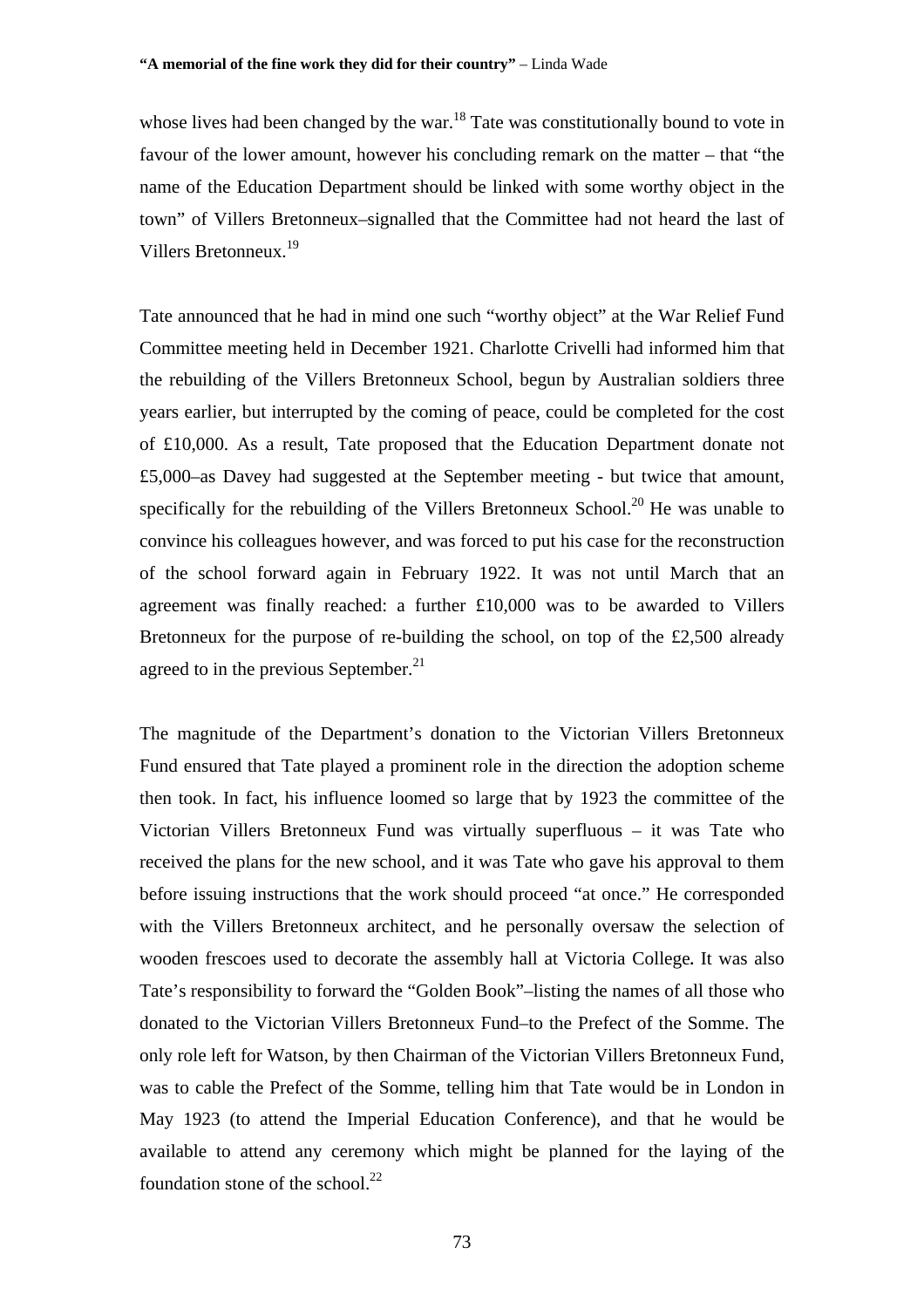The date for the laying of the foundation stone of Victoria College was duly set (16 June 1923), and was declared a public holiday in Villers Bretonneux. Tate was there to represent the Victorian Education Department; others in the official Australian party included Mr John McWhae, Agent General for Victoria in London, and Mr Angliss MLC, both present as representatives of the Victorian people and their government. The day began at Amiens, and as the Australian officials motored towards Adelaide cemetery for the first of the official proceedings, they were greeted by "cheering crowds everywhere." They were met at the cemetery by the mayor of Villers Bretonneux, the local school children, and the Prefect of the Somme, who laid a wreath at the Cross of Sacrifice. When the party then moved on to the French cemetery, Tate's daughter laid a wreath in honour of the French victims of war on behalf of the school children of Victoria. Next stop was the makeshift town hall (an old army hut), where McWhae was presented with deeds renaming two of the town's streets to Rue Victoria and Place du Melbourne. Then it was on to the site of the school, where the children sang a specially arranged French version of "Australia Will Be There," before the official speeches were made, and Mrs McWhae laid the foundation stone of Victoria College.<sup>23</sup>

The school was eventually completed in 1927, and since then references to Victoria College in both popular and more scholarly literature note that it is a memorial school, but the analysis of who or what is being memorialised has been somewhat blinkered. Allan Blankfield and Robin Corfield interpret the school as a memorial "for all the Victorian soldiers who served, as well as those who died in France."24 Prue Parlicki begins her discussion of the Villers Bretonneux School with the confident assertion that "the purpose" of Victoria College, in common with "all war memorials" is "to remember lives lost in battle."<sup>25</sup> Those who were involved in the attempts to memorialize the war could not be so confident however. Just as the post war years were marked with disagreements over who made the greatest sacrifices for the war, communities were also divided over whose war, or which war, should be remembered, and how.<sup>26</sup> Just who or what was being remembered by the Villers Bretonneux School was similarly contested: initial newspaper reports in Melbourne stated that the school would be "a constant reminder to the children of the district" of the "sacrifices" Australians had made in and around the town, and that it was to be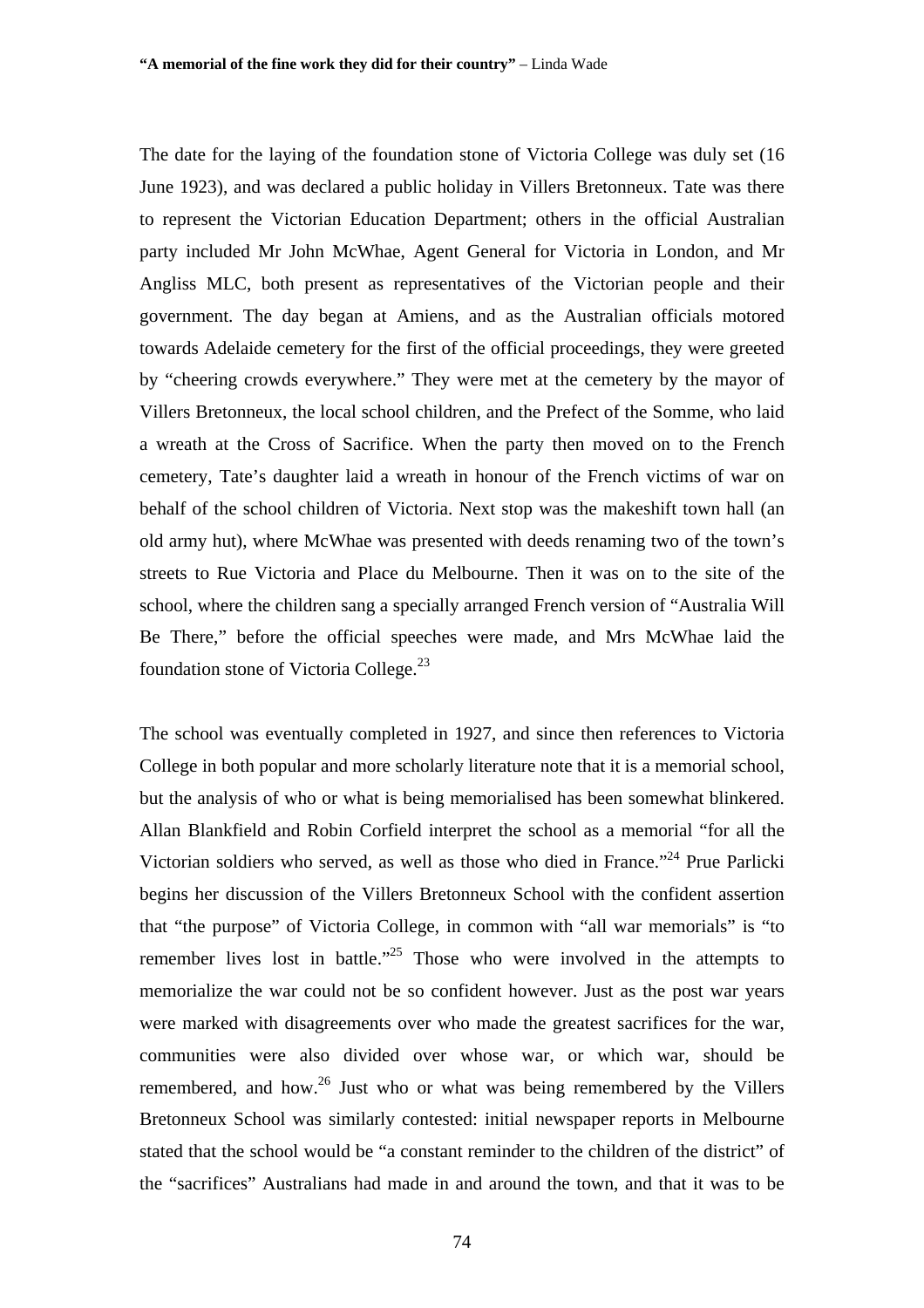"dedicated" to the Australian soldiers who had died in the area.<sup>27</sup> But Victoria College was invested with a number of meanings and purposes, not simply as a memorial to the Australian soldiers, as the ceremony at the laying of the foundation stone made abundantly clear.

The speeches, made by the mayor of Villers Bretonneux, and by Frank Tate and McWhae, all contained references to the friendship and "mutual esteem" of France and Australia, the nearby graves of soldiers, and the hope for a better future for the world–highlighting the many layers of meaning, or purpose, invested into the memorial school. The first two of the themes were largely a by-product of the relationships which had been formed between Australians and the French as a result of the war, but were also niceties of international diplomacy. McWhae suggested that the school would serve as a "memorial to the friendship existing between us". Tate spoke of "the warmth of the feeling which we Australians have for France" and told his listeners that Victorians could never forget them because of their proximity to "graves they will never see."<sup>28</sup> The mayor of Villers Bretonneux emphasized the shared sacrifice of both Australian and French men, commenting that "under the poppies of France" slept over a million and a half French along with the Australian dead. He hoped that future generations of Australians would recall that common sacrifice, highlighting the fact that it was not only Australians who were stressing the pre-eminence of the sacrifices made by the combatants in war, and the need to remember them.<sup>29</sup>

The speeches also expressed a feeling of hope that this friendship and mutual esteem forged on the battlefields, strengthened by the care the people of Villers Bretonneux bestowed on the nearby Australian graves, and cemented via the adoption scheme would help to prevent future wars. This sense of hope for the future also permeated much of the British League of Help literature, and it tied in neatly with Tate's attitude towards the war and its aftermath. The British League of Help argued that, through rendering assistance to the devastated regions, the various benefactors were, in effect, shoring up the friendship between France and the British empire–"on which the world's peace and welfare so largely depends."<sup>30</sup> In the same vein, when Tate spoke at the laying of the foundation stone of the school, he declared that "the peace of the world" was ensured by "the cultivation of mutual esteem between peoples," and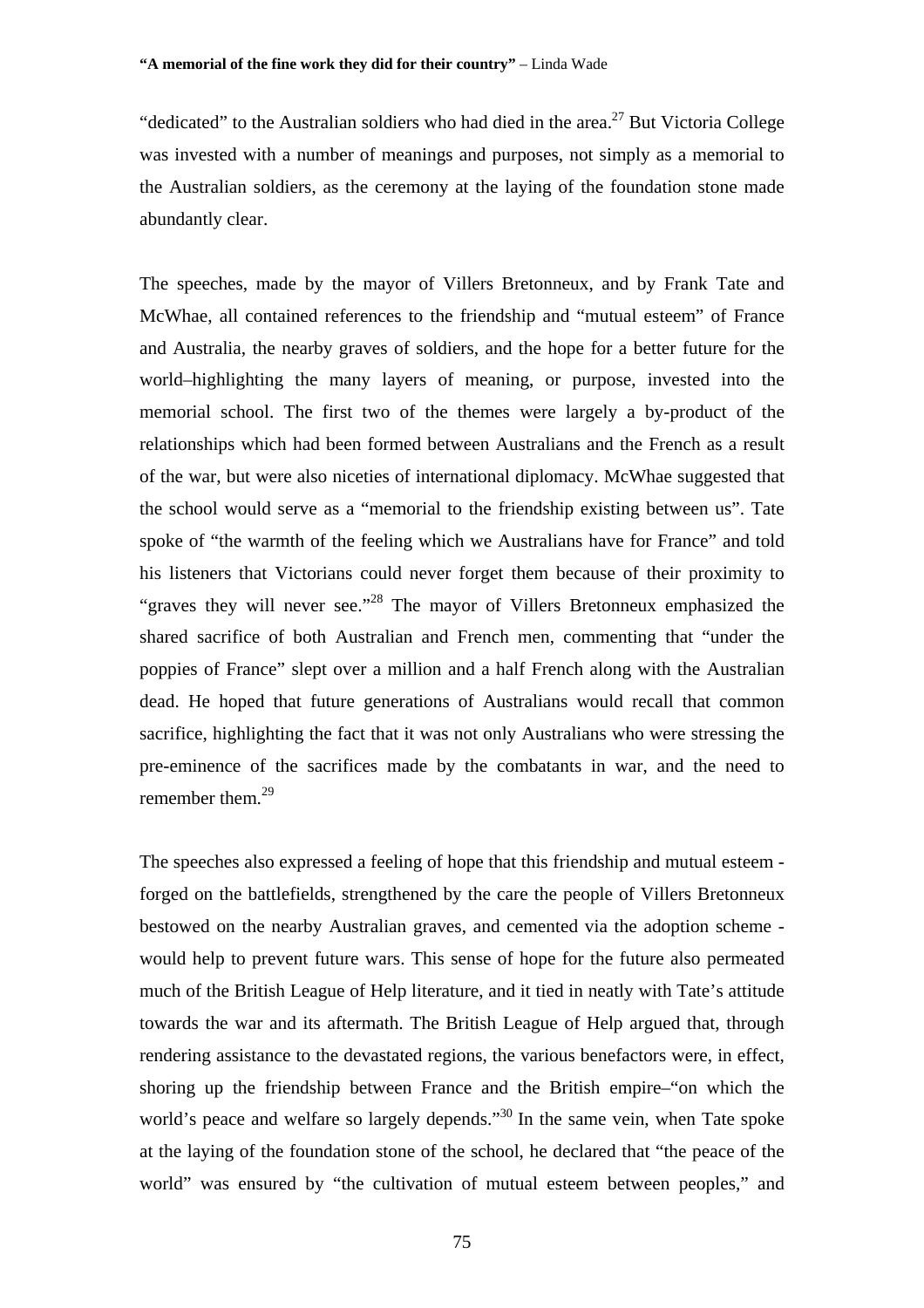congratulated those involved in the adoption scheme for playing their part in that process.31

Tate's speech was more than just rhetoric. He genuinely believed that the war was the perfect opportunity to prove the line from Shakespeare's *Henry V* that "There is some soul of goodness in things evil / Would men observingly distil it out"–as he never tired of quoting, both during and after the war years. During 1916 he wrote a series of articles for the Melbourne *Herald* under that title, and as early as 1914 he suggested that "rightly used, this dreadful war might produce lasting good to Australia."32 The war presented teachers with a wonderful opportunity, according to Tate, to mould a "better type of citizen." This was to be achieved through encouraging the children to learn to enjoy working for the wider community, eventually growing into responsible, reliable, duty-bound "good citizens." <sup>33</sup>

In deciding to rebuild the Villers Bretonneux School Tate had his gaze firmly fixed on the future peace of the world, hoping that, as each generation of pupils passed through the classrooms at Victoria College, they would be instilled with feelings of "goodwill and affection" towards Australia and the British Empire.<sup>34</sup> But Frank Tate also held hopes that the school would serve yet another purpose. When he addressed the crowd which had assembled to witness the laying of the school's foundation stone in 1923, he proclaimed that the completed school was to "stand as a memorial of the fine work" the school children of Victoria, and by implication the entire Education Department, "did for their country in raising nearly £600,000 in money and in kind for war relief."35

The response to the war by the Department of Education and the children of the state schools of Victoria certainly deserved to be memorialized. The Department leapt into action in August 1914, with every member of staff and every scholar of the Department expected to contribute to the war effort. The Department could boast of fifteen hundred enlistments from within its ranks, and school days became saturated with references to the war, with the focus of lessons always being the war. Patriotic observances, such as saluting the flag, became a compulsory part of the school day during the war years, and the making of "comforts" for the soldiers serving overseas was incorporated into the children's education. Individuals and schools were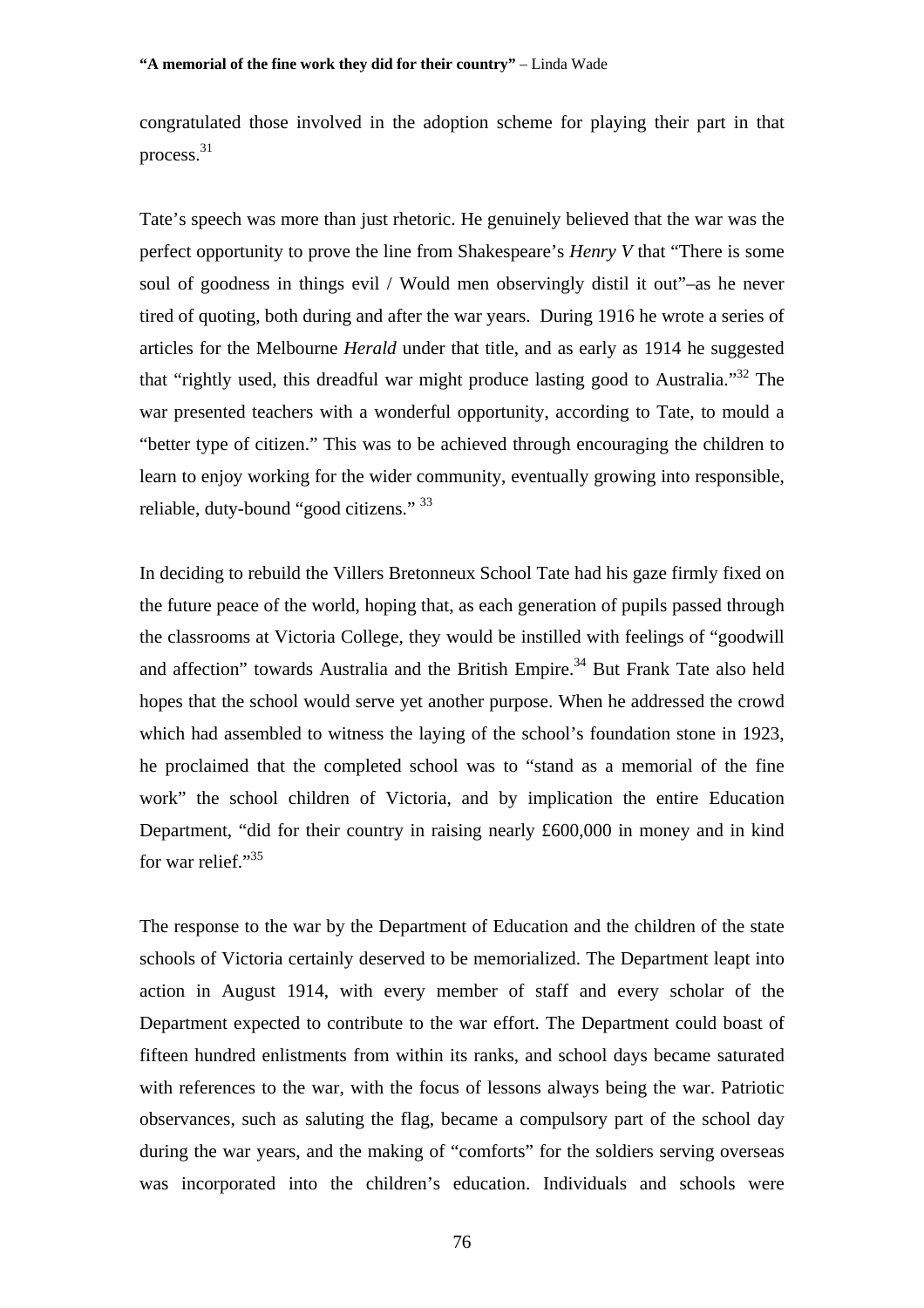applauded by the Department for donating impressive sums to the VEDWRO Fund.<sup>36</sup> In fact the mood of the Department was such that RW Armitage, District Inspector for the schools in the north east of the state, was able to tell his teachers that the war effort of the schools was actually more important than lessons. $37$ 

The most impressive facet of the Department's war work, as Tate mentioned in his speech at Villers Bretonneux in 1923, was the work of war relief. For four years school children had busied themselves with knitting socks, sewing shirts and pyjamas, rolling bandages, and making balaclavas for the men in the trenches.<sup>38</sup> They donated their pocket money, but by and large, they were expected to *earn* money which could then be donated. This they did by growing and selling flowers and vegetables, catching and selling fish, doing odd jobs at home and around the neighbourhood, giving concerts, raffling livestock, competing in sports days, and anything else that might return a profit, so that their war effort, fostered by the Department of Education, extended well beyond school hours.<sup>39</sup>

The state school children of Victoria were not the only children who had worked for the war effort during 1914-18. Children right across Australia had been raised as "little patriots" prior to the war via observances such as Empire Day. Stewart Firth and Jeanette Hoorn have detailed the ways school children in NSW were used mercilessly for the war effort, pressured to carry out such tasks as persuading eligibles to enlist,<sup>40</sup> and McKernan suggests that the desire to knit comforts and donate pocket money was "typical" of children right across Australia.<sup>41</sup> But the scale of the involvement of the Victorian children, and the fact that the state school children were effectively conscripted into the war effort – through making war work part of the school day–differentiates it from the war experiences of the children in the other states. While there is an extensive literature in the Australian historiography of the Great War on adult attitudes towards the conscription of men for active service, $42$  the experience and impact of the "conscription" of the state school children of Victoria for the war effort conducted on the home front remains unexplored territory.

James Marten has identified that children have taken part in wars as casualties, soldiers, and surviving veterans,  $43$  but he does not acknowledge the very real ways children have taken part in wars without ever touching, feeling, hearing, or seeing a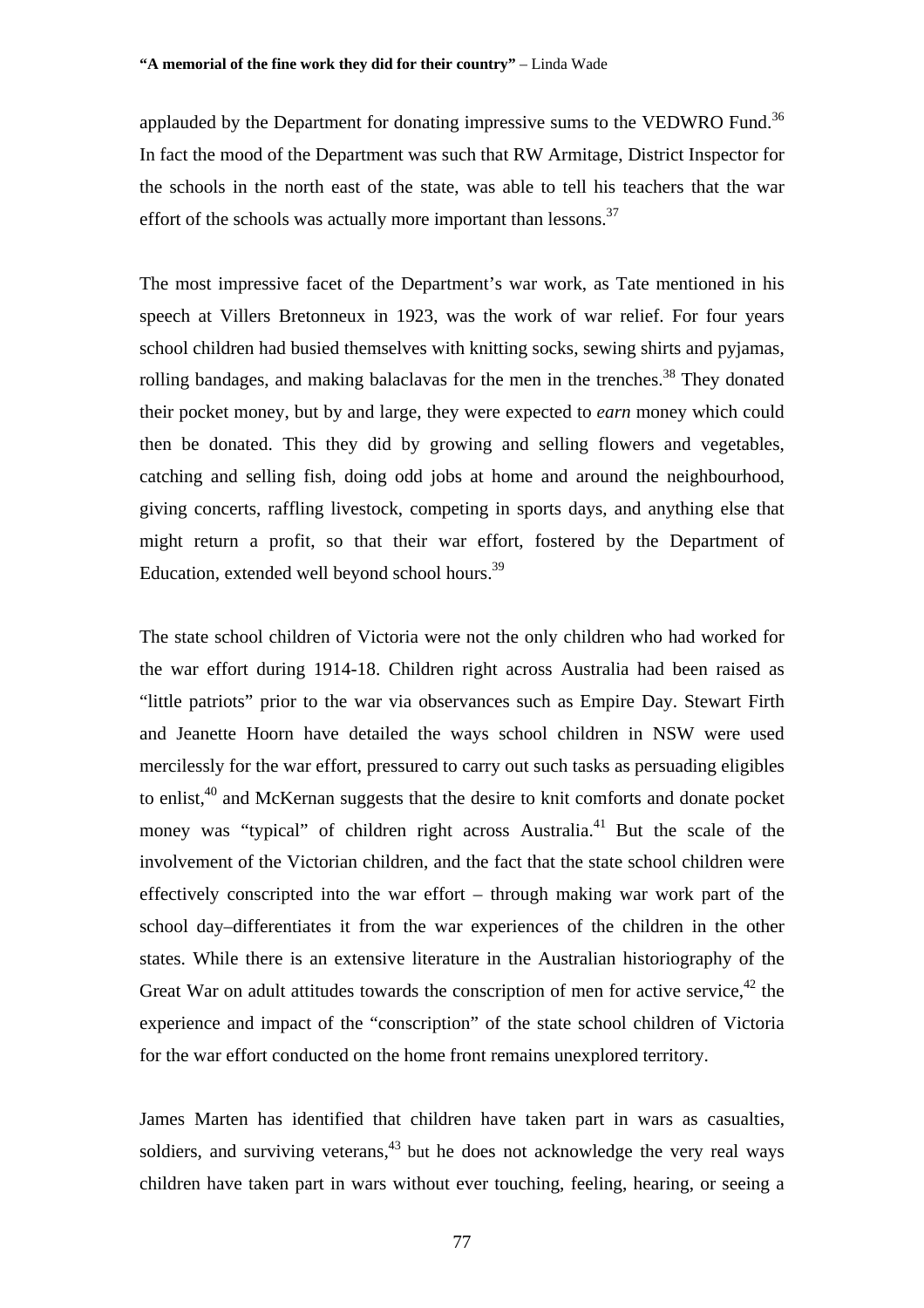gun or a bomb. Of course non-combatants contribute to a country's war effort: Joan Beaumont has noted the importance ascribed to the voluntary efforts undertaken by Australian women at the time of the war, for instance. There was also an understanding during the Great War, at least a far as those in the Department were concerned, that the war work the children of Victoria were doing was vitally important.44 Children read in the *School Paper* in December 1914 that, since they could not take up arms, they must find "other ways" to serve their country and their empire, and that "all who help to swell the Fund are really, in a sense, fighting their country's battles."45 The school children were encouraged to keep "doing their bit" with promises of recognition–in 1915 the *School Paper* predicted that "The practical help that is being rendered by the teachers and pupils of Victorian schools will not soon be forgotten."<sup>46</sup>

We can see through this comment that Frank Tate and his colleagues expected that the war effort of the schools, just like the efforts of the AIF, would be recognized and remembered during and after the war. Sometimes this happened; in North Eastern Victoria the efforts of the local school children were honoured by the returned men, who organized picnics for them, and gave them free entry to their sports days and gymkhanas after the war.<sup>47</sup>But this example was far from typical. By 1918 there was a mood of disquiet amongst members of the Education Department that the war work carried out by the school children was being overlooked. Tate was especially annoyed by criticism of the Department in pages of the *Age* and the *Argus*, and was both frustrated and hurt when the Department was attacked in the Press over its supposed "militarism."<sup>48</sup> Further, while the war relief efforts of the Department, and Tate's role in directing them, were recognized by both the French and Belgian governments after the war, Tate remained privately very bitter about never receiving the recognition he felt he deserved from his own government.<sup>49</sup>

Tate was not alone in thinking that the Education Department's war efforts were being ignored. Three years after the war Professor Smyth, of the Teachers' College in Carlton, expressed his view to Tate that:

The press of our state had never given the notice, the publicity, and the praise to the patriotic work which our schools [,] and the amount of money and kind raised by them[,] deserved.<sup>50</sup>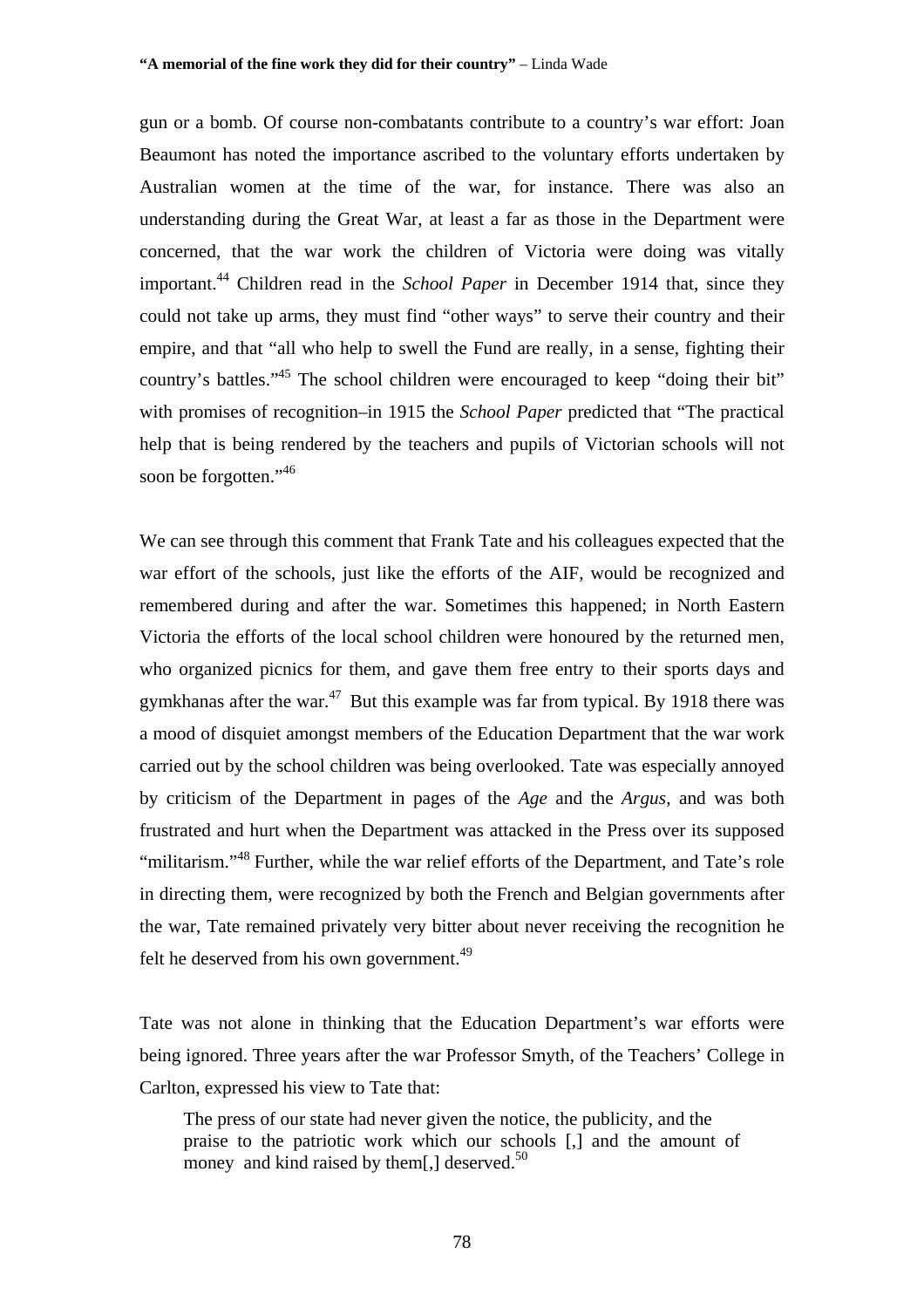Instead, the war memorials which were erected across the state in the wake of the war recorded the names of the men who had volunteered to serve their country; and only the returned men were allowed to march on Anzac Day. Feminist critiques of Anzac have highlighted the way this pushed women's sacrifices to the sidelines of official commemoration, $51$  but the clamouring and jostling by various sections of society in the 1920s, over whose sacrifices were most worthy of remembrance, also drowned out the voices of the children.

As a result, the Department of Education set about memorialising their war effort themselves. This process had begun during the war, with the decision to provide money to build and equip twelve wards in the Caulfield military hospital, which were named after the Department.<sup>52</sup> Then in 1917 the Department published a booklet entitled *How We Raised the First Hundred Thousand: An Account of Two Years Work for the Education Department's War Relief Fund.* Tate penned the introduction, and commented that the Executive Committee of the VEDWRO had decided to publish the record "in the hope that it might become a permanent record of a worthy and most significant bit of war work." The varied war relief activities of the children were detailed in the booklet, and were accompanied by pictures of "little helpers" doing their bit for the war with knitting needles. $53$ 

After the war, Sir Ernest Scott was consulted about the feasibility of publishing a weightier tome to better do justice to the efforts of the Department. Although Scott noted that the Department had undertaken war work from the home front, he did not suggest including the work of the schools and the children in the proposed book. Instead, he recommended that the book should include the names, dates of enlistment, and military records of the Department's teacher soldiers, and suggested that the Department contact those men who had returned so that they could share their own part of the war.<sup>54</sup> In doing so he was reflecting the prevailing opinion as to whose sacrifice should be honoured, and whose could be ignored.

But Tate had a broader concept in mind for the book, and in 1921 the Education Department's *Record of War Service* was published, recalling the efforts of the entire Department, not simply those who had enlisted.<sup>55</sup> Scott's advice on giving a run-down of the military exploits of the teacher-soldiers was followed, but the details of each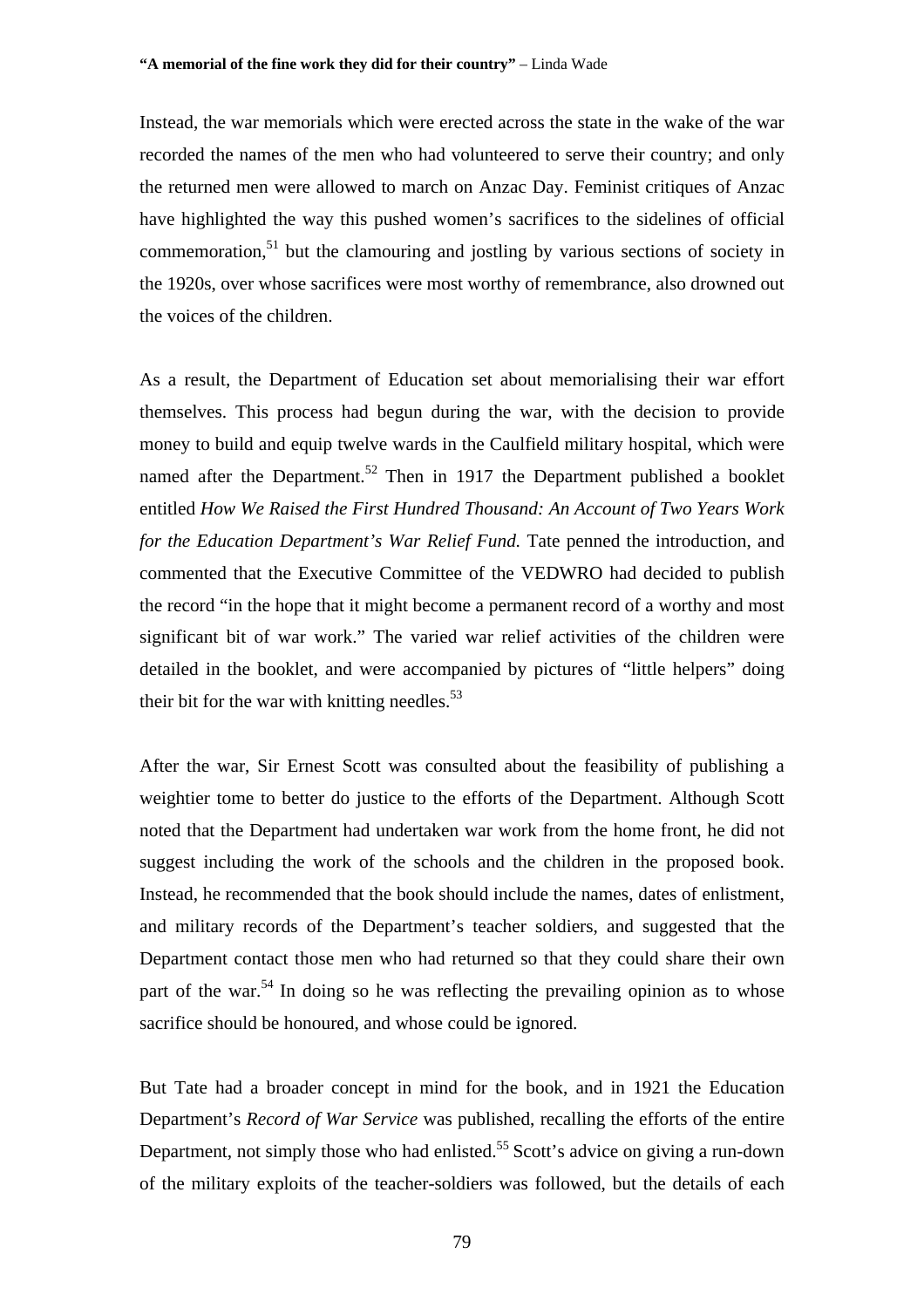man were used to highlight the effort and loyalty of the Education Department as a whole. In fact one teacher-soldier, Sgt-Major William Allen, had his military record summed up as "that of a good and able teacher." The loyalty of the staff of the Department was highlighted in the chapter on "Inspectors, Teachers, and Other Departmental Officers whose sons or brothers died on service." The story of the schools' efforts was also told in the book by listing the amount of money raised by each school; and there was a chapter devoted to the multitude of comforts sent to the men overseas, and another on how the schools memorialised the men who went to war. Likewise, the chapter on "The Men Who Returned" was used to demonstrate the Department's commitment to the war effort, by pointing out that no teachers were disadvantaged – in terms of promotion or job opportunities when they returned from overseas. <sup>56</sup> While all and sundry had made that promise during the war to try and induce enlistment, the Education Department was one of the few organisations to honour that commitment.

Tate sought advice from C.E.W. Bean, Official Historian of the war, regarding where he could distribute copies of the book "to the best advantage," further suggesting that he felt passionately about publicizing the war efforts of the Education Department. Bean's reply was unimaginative–he mentioned "those returned soldiers who are called upon constantly to make speeches" and suggested "publicists" such as Keith Murdoch and F.M. Cutlack of the *Sydney Morning Herald*. 57 Tate looked further a field than simply Australia though, sending copies of the book to libraries and institutions across the Empire and beyond, including the New York Public Library, the Imperial Library in Calcutta, and the Bibliotheque et Musee de la Guerre in Paris, for example. 58

The fact that Tate was so keen to have the name of the Victorian Education Department connected with a "worthy object"–which was highly visible–in Villers Bretonneux indicates that he wanted the school to serve a similar promotional purpose to that of the *Department's Record of War Service*. A school building could stand as a much more permanent symbol of the Department's good work than, for example, simply sending money to Villers Bretonneux to feed and clothe necessitous cases, as many of the other towns adopted under the auspices of the British League of Help had received. The value of financing tangible structures–in terms of gaining kudos for those who donated the funds–had also been recognized by the British League of Help.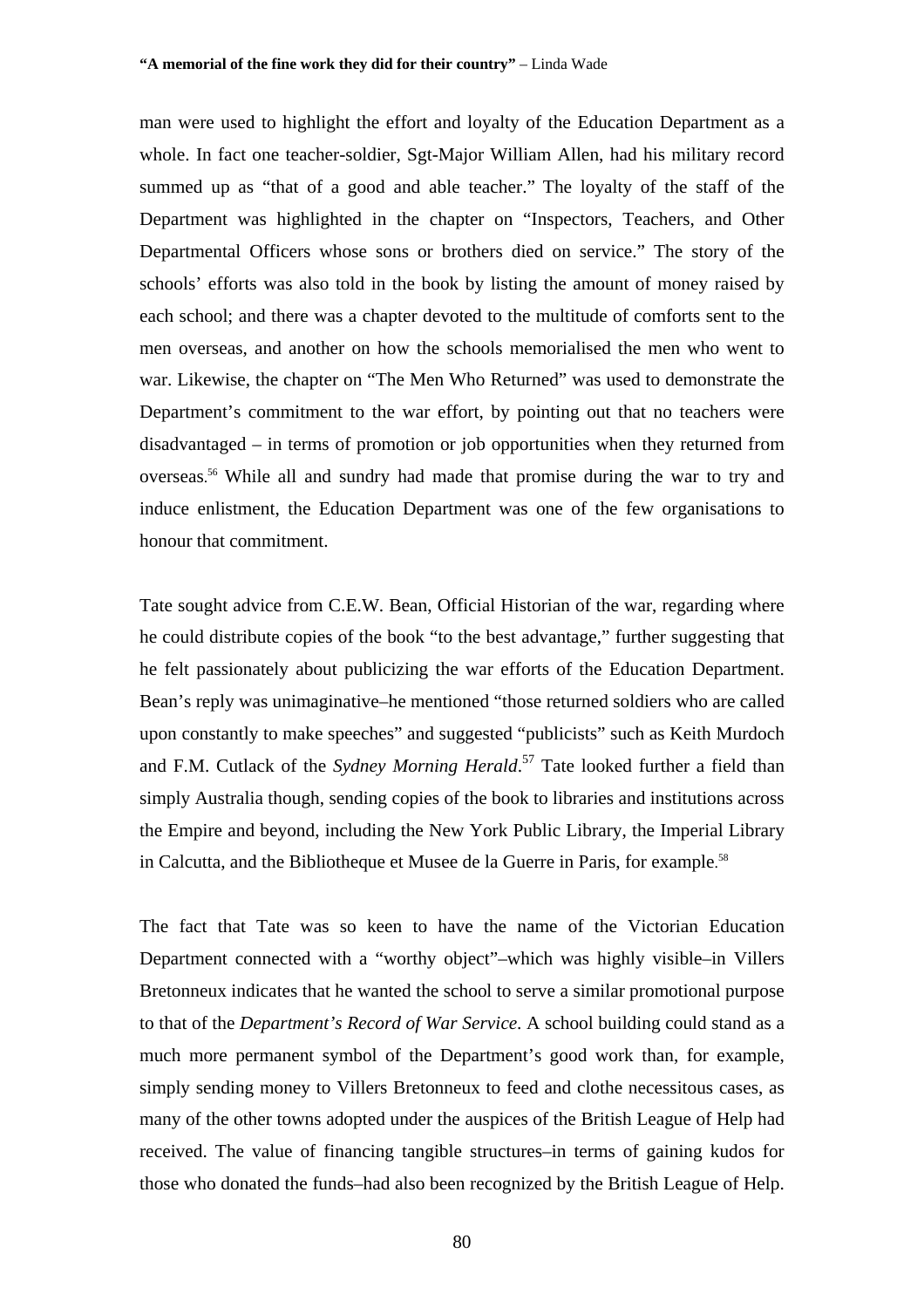Lord Derby wrote in the *First Annual Report* of the British League of Help that the British benefactors should consider the "importance … of concentrating on some useful building which shall stand for all time as a witness of the sympathy of a British town." He cited the examples of Sheffield, whose donations had funded a crèche in the adopted town of Bapaume; and the money sent from Newcastle to Arras to fund worker's allotments – to be known as "Jardins de Newcastle."<sup>59</sup> There were more examples in the British League of Help *Annual Report* for 1922–Poix du Nord was to become home to Keighley Hall for example–and, significantly, the examples were listed under the heading "Lest They Forget."60

The playground and classrooms at Victoria College also implored the children to "Noublions jamais l'Australié"–or "never forget Australia." But who, or what, it is that the children should never forget is not spelled out for them. Is it the Australian soldiers who re-took their town from the Germans in 1918? The Victorians who adopted the town in 1920? The Victorian state school children who had raised so much money during the war? Or Tate and his colleagues who sent the money to rebuild the school? Tate attempted to ensure that the state school children of Victoria would not be forgotten when he positioned them alongside the men of the AIF in the inscription he penned for the façade of Victoria College. He wrote:

This school building is the gift of the school children of Victoria, Australia, to the children of Villers-Bretonneux, as a proof of their goodwill towards France. Twelve hundred Australian soldiers, the fathers and brothers of these children, gave their lives in the heroic recapture of this town from the invader on  $24<sup>th</sup>$  April 1918, and are buried near this spot. May the memory of great sacrifice in a common cause keep France and Australia together forever in bonds of friendship and mutual esteem.

The plaque is clear evidence that Tate wanted the school to be a reminder of not just those Australians who fought and died at Villers Bretonneux, but also of the war effort the Victorian Education Department had waged from home. But it is unclear who was being reminded. The plaques around the school to "noublions jamais" l'Australie" are accompanied by an English version, presumably for the benefit of visiting Australians.

The war service of the men of the Australian Imperial Force in and around Villers Bretonneux during 1918 saw the genesis of a relationship between that town and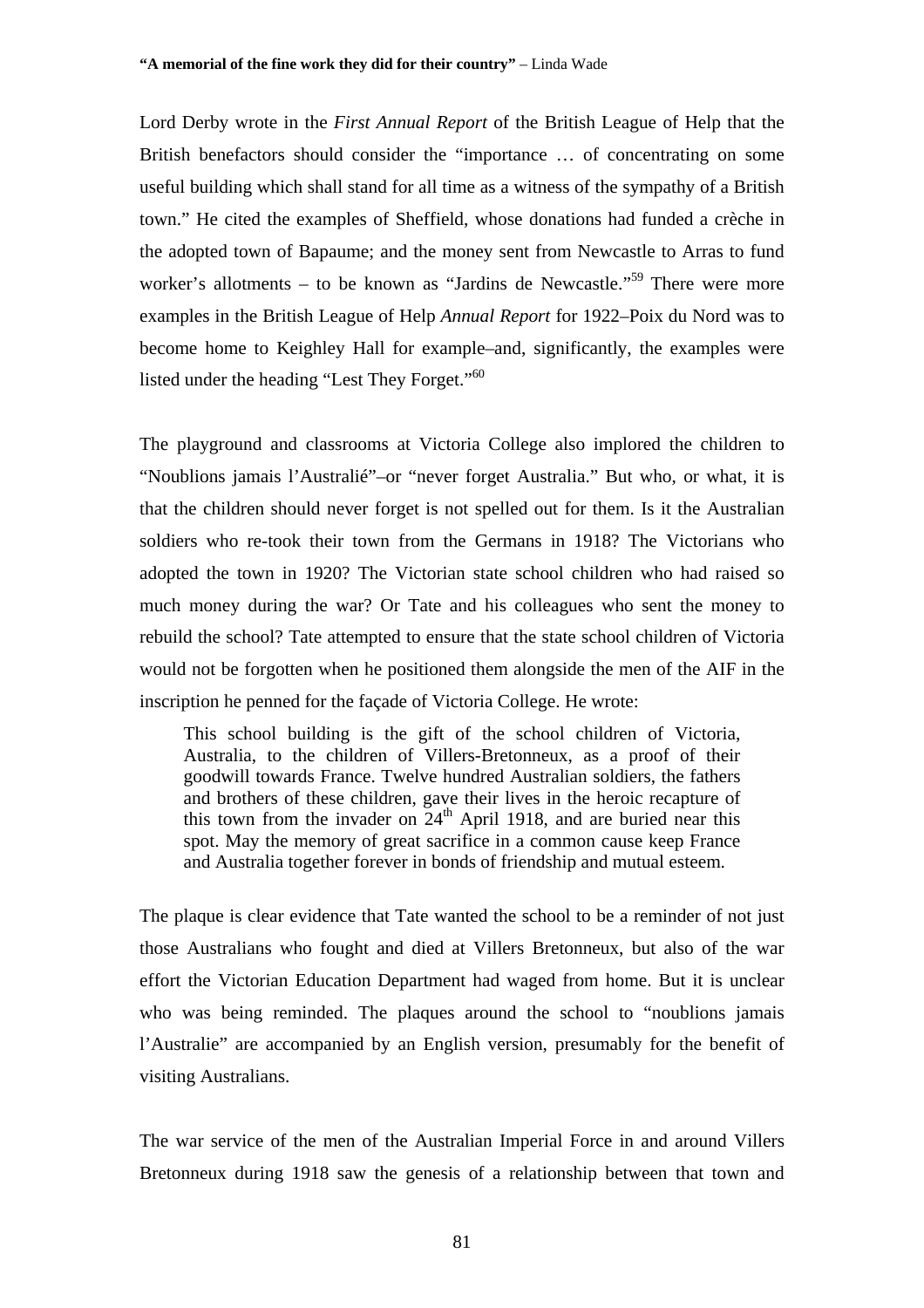Australia. In 1920 ex-AIF leaders lent their support to the movement to "adopt" the town of Villers Bretonneux, and when the Victorian Education Department decided to contribute money to rebuild the school at Villers Bretonneux they were funding a project which had been begun by Australian soldiers there in 1918. Although the school has often been interpreted as simply a memorial to those Australian soldiers who died in defense of the town, the Education Department donated money for the construction of the school in an attempt to ensure that the war efforts of the state school children of Victoria were never forgotten., and is evidence of the competing voices trying to be heard in the memorialisation of the Great War by Australians.

## **Notes**

 $\overline{a}$ 

 Scates, Bruce, *Return to Gallipoli: Walking the Battlefields of the Great War*, New York: Cambridge University Press, 2006, p. 145. Nathan Wise has also issued a reminder to historians that the men of the AIF were not just soldiers – they were also men – in 'Different Worlds, Different Lives: Social History approaches to histories of the military', *Alpheus*, vol. 2, March 2005.<br>http://www.uow.edu.au/arts/research/ejournal/archives/mar05/nwise.html. Accessed 10<sup>th</sup> Mav 2006.

<sup>4</sup> Robinvale Sentinel, 5 May 1984, p. 2; National Archives of Australia (NAA) A663 O100/1/102, Attachment G.

 $^{1}$  *Argus*, 4 August 1922, p. 9.

<sup>&</sup>lt;sup>2</sup> Cutlack, F.M., *The Australians: Their Final Campaign, 1918*, Marsten: Sampson Low, 1918, pp. 236-38; Bean, C.E.W., *Official History of Australia in the War of 1914-18, Vol V, The AIF in France, 1918,*  Sydney: Angus and Robertson, 1939, p. 604; Gammage, Bill, *The Broken Years: Australian Soldiers in the Great War,* Victoria: Penguin, 1974, p. 197; McMullin, Ross, " 'Perhaps the Greatest Individual Feat of the War': The Battle of Villers-Bretonneux, 1918", *Wartime*, 2, April 1998, pp. 51-55. 3

<sup>&</sup>lt;sup>5</sup> Mayor of Villers Bretonneux, 15 July 1919. NAA  $\overline{6}$  A663 O100/1/102, Attachment G.<br><sup>6</sup> *Brighton Southern Cross*, 1 October 1921, p. 2.<br><sup>7</sup> The enviety of the bereaugd in Australia over their insbility to visit th

 $\frac{6}{3}$  Brighton Southern Cross, 1 October 1921, p. 2.<br>The anxiety of the bereaved in Australia over their inability to visit the graves of their war dead is an area of expanding historical interest. See Damousi, Joy, *The Labour of Loss: Mourning, Memory and Wartime Bereavement in Australia*, Melbourne: Cambridge University Press, 1999; Ziino, Bart, *A Distant Grief: Australians, War Graves and the Great War,* Crawley: University of Western Australia Press, 2007; Luckins, Tanja, *The Gates of Memory: Australian People's Experiences and Memories of Loss and the Great War,* Fremantle: Curtin University Books, 2004; Jalland*,* Patricia, *Changing Ways of Death in Twentieth Century Australia: War, Medicine, and the Funeral Business,* Sydney: University of New South Wales Press, 2006; Scates, Bruce, *Return to Gallipoli: Walking the Battlefields of the Great War*, New York: Cambridge University Press, 2006.

Winter, J.M., 'Communities in Mourning', Coetzee, Frans and Shevin-Coetzee, Marilyn (eds.), *Authority, Identity and the Social History of the Great War*, Providence: Berghahn, 1995, p. 326; also his chapter of the same title in Winter, Jay, *Sites of Memory, Sites of Mourning: The Great War in European Cultural History, Cambridge: Cambridge University Press, 1995.* 

<sup>&</sup>lt;sup>9</sup> Minutes. Victorian Education Department War Relief Fund, 16 August 1916, Public Records Office of Victoria (PROV), VPRS 14009/P/001, Unit 1.

<sup>&</sup>lt;sup>10</sup> See minutes of Victorian Education Department War Relief Fund meetings held 17 August 1916, 16 October 1916, 1 December 1916, 7 May 1917, 17 July 1917. PROV, VPRS 14009/P/001, Unit 1.<br><sup>11</sup> For brief details on Charlotte Crivelli and her patriotic work during the war, see *Punch (Melbourne)*,

<sup>11</sup> July 1918, p. 44.

<sup>&</sup>lt;sup>12</sup> See especially minutes of Victorian Education Department War Relief Fund meetings held 12 May 1916, 19 June 1916, 17 August 1916, 16 October 1916, 1 December 1916, 7 May 1917, 17 July 1917. PROV VPRS 14009/P/001 Unit 1.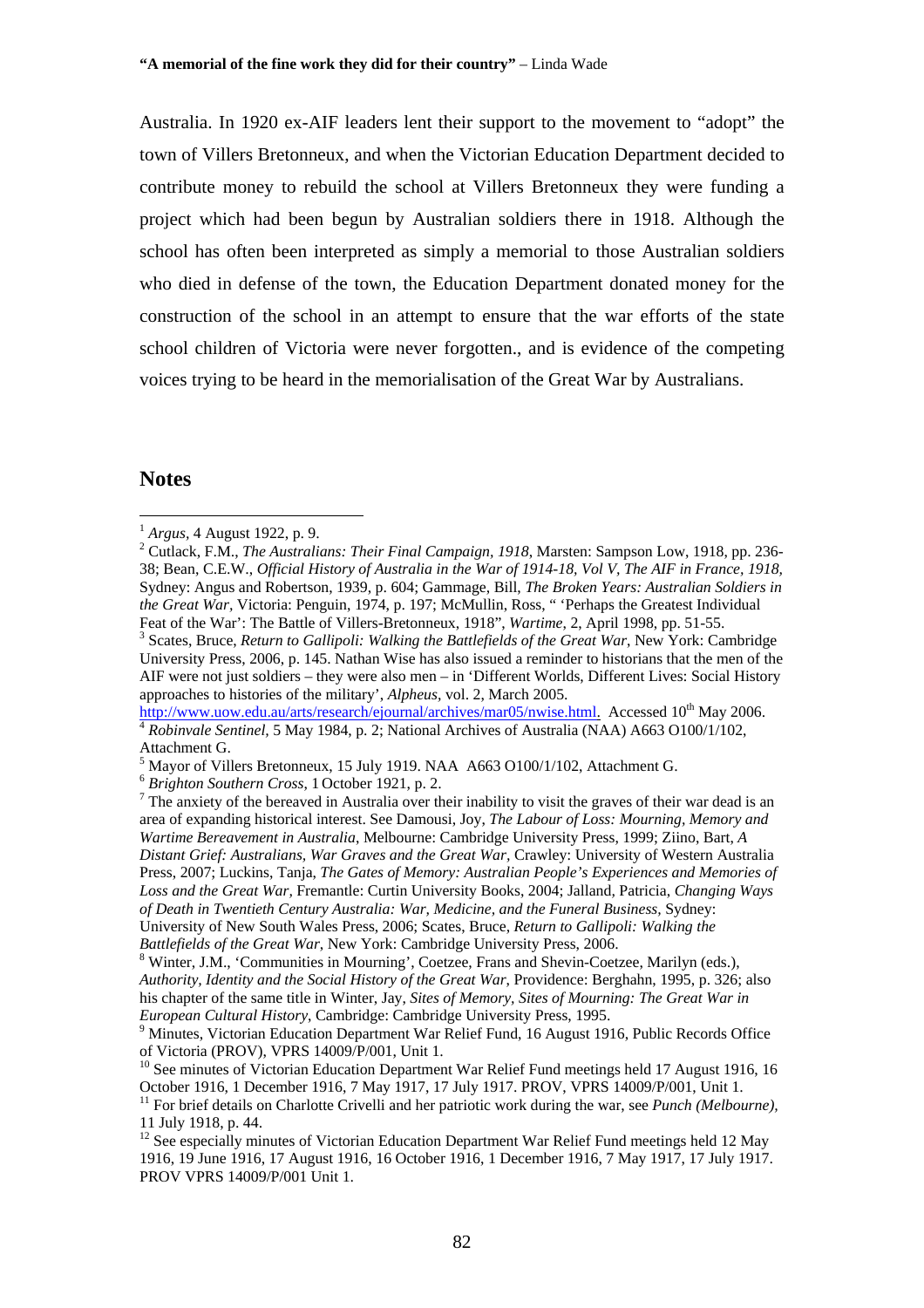<sup>13</sup> Minutes, Victorian Education Department War Relief Fund meeting 26 November 1919. PROV VPRS 14009/P/001 Unit 1; *Education Gazette and Teachers' Aid*, 9 December 1919, p. 193. <sup>14</sup> Sydney Morning Herald, 21 July 1920; Argus, 21 July 1920, p. 8; Melbourne City Council Town

Clerk to John Monash, 29 July 1920, Monash Papers, National Library of Australia, MS 1884, Box 21, Folder 188; Charlotte Crivelli to John Monash, 4 August 1920, Monash Papers, Box 21 Folder 189; Parlicki, Prue, *Interpreting Icons of Remembrance: The Villers Bretonneux Memorial School and the* 

Carlton: Melbourne University Press, 2001, Chapter 12; Damousi, Joy, *The Labour of Loss: Mourning, Memory and Wartime Bereavement in Australia,* Melbourne: Cambridge University Press, 1999, especially chapter 2; McKernan, Michael, *The Australian People and the Great War*, Victoria: Nelson, 1980, pp. 207-8.

<sup>17</sup> Minutes of Victorian Department of Education War Relief Fund meeting, 8 August 1921. PROV VPRS 14009/P/001, Unit 1.

18 For further discussion see Inglis, K.S., *Sacred Places: War Memorials in the Australian Landscape*, Carlton: Miegunyah Press, 1998.

<sup>19</sup> Minutes of Victorian Department of Education War Relief Fund meeting, 12 September 1921.PROV VPRS 14009/P/001, Unit 1.

 $20$  Minutes of Victorian Education Department War Relief Fund meeting, 13 December 1921. PROV VPRS 14009/P/001, Unit 1.

<sup>21</sup> Minutes of Victorian Education Department War Relief Fund meetings, 14 February 1922 and 22 March 1922. VPRS 14009/P/001, Unit 1.

<sup>22</sup> *Argus*, 9 February 1923, p. 8; 13 February 1923, p. 7; *Education Gazette and Teachers' Aid*, 20 January 1927, p. 28; 19 May 1927, p. 140.<br><sup>23</sup> Argus, 18 June 1923, p. 9; School Paper, 1 September 1923, pp. 118-121.

<sup>24</sup> Blankfield, Allan, and Corfield, Robin, *Never Forget Australia: Australia and Villers-Bretonneux 1918-1993*, Melbourne: Villers-Bretonneux 75th Anniversary Pilgrimage Project Committee, 1994, p. 101.<br><sup>25</sup> Parlicki, *Interpreting Icons of Remembrance*, p. v.

<sup>26</sup> See, for example, Inglis, K.S., *Sacred Places: War Memorials in the Australian Landscape*, Carlton: Melbourne University Press, 2001; McQuilton, *Rural Australia and the Great War*; for European examples of the same process see King, Alex, *Memorials of the Great War in Britain: The Symbolism and Politics of Remembrance*, Oxford: Berg, 1998; and Winter, Jay, and Sivan, E, (eds.), *War and Remembrance in the Twentieth Century*, Cambridge: Cambridge University Press, 1999.<br><sup>27</sup> *Argus*, 4 August 1922, p. 9; 9 August 1922, p. 14.<br><sup>28</sup> *The School Paper*, 1 September 1923, p. 121.<br><sup>29</sup> *Argus*, 18 June 1923, p

<sup>30</sup> *Wilts and Gloucestershire Standard*, 6 November 1921, included in Glenesk-Bathurst Papers, Brotherton Library, University of Leeds, MS 1990/1/2031.

<sup>31</sup> *School Paper*, 1 September 1923, p. 121.<br><sup>32</sup> Selleck, R.J.W., *Frank Tate: A Biography*, Melbourne: Melbourne University Press, 1982, p. 218; Victorian Department of Education, *The Education Department's Record of War Service, 1914-1919,* Melbourne: Government Printer, 1921, p. 206.

33 Wallace, Gilbert M., *How We Raised the First Hundred Thousand: An Account of Two Years Work (1915-16) For The Education Department's War Relief Fund*, Melbourne: Lothian, 1917, p. 31;

Victorian Department of Education, *The Education Department's Record of War Service, 1914-1919*,

p. 4; Blake, L.J., *Vision and Realisation: A Centenary History of State Education in Victoria, Volume 1,* Melbourne: Education Department of Victoria, 1973, p. 1226; Parlicki, *Interpreting Icons of* 

Remembrance.<br><sup>34</sup> Education Gazette and Teachers' Aid, 21 August 1923, p. 138.

<sup>34</sup> *Education Gazette and Teachers' Aid*, 21 August 1923, p. 138. 35 *School Paper*, 1 September 1923, p. 121. 36 For a more detailed discussion of the Victorian Education Department's war effort see for example McKernan, *The Australian People and the Great War*, chapter 3; Selleck, *Frank Tate: A Biography*; McKinlay, Brian (ed.), *Young Anzacs: the contribution of Victorian Schools to the Gallipoli Campaign, 1915*, Melbourne: Ministry of Education, 1990; Spaull, Andrew, 'The Response of Australian Schools to the Two World Wars', in Smart, Judith and Wood, Tony (eds*.), An Anzac Muster: War and Society in Australia and New Zealand, 1914-18 and 1939-45,* Clayton, Victoria: Monash Publications in History, Monash University, 1992, pp. 130-142.

Construction of Australian War Memory, BA Honours thesis, University of Melbourne, 1992, p. 19.<br><sup>15</sup> Argus, 8 October 1920, p. 6; Melbourne Herald, 7 July 1921, p. 7; Argus, 8 July 1921, p. 7.<br><sup>16</sup> McOuilton, John, *Rural*